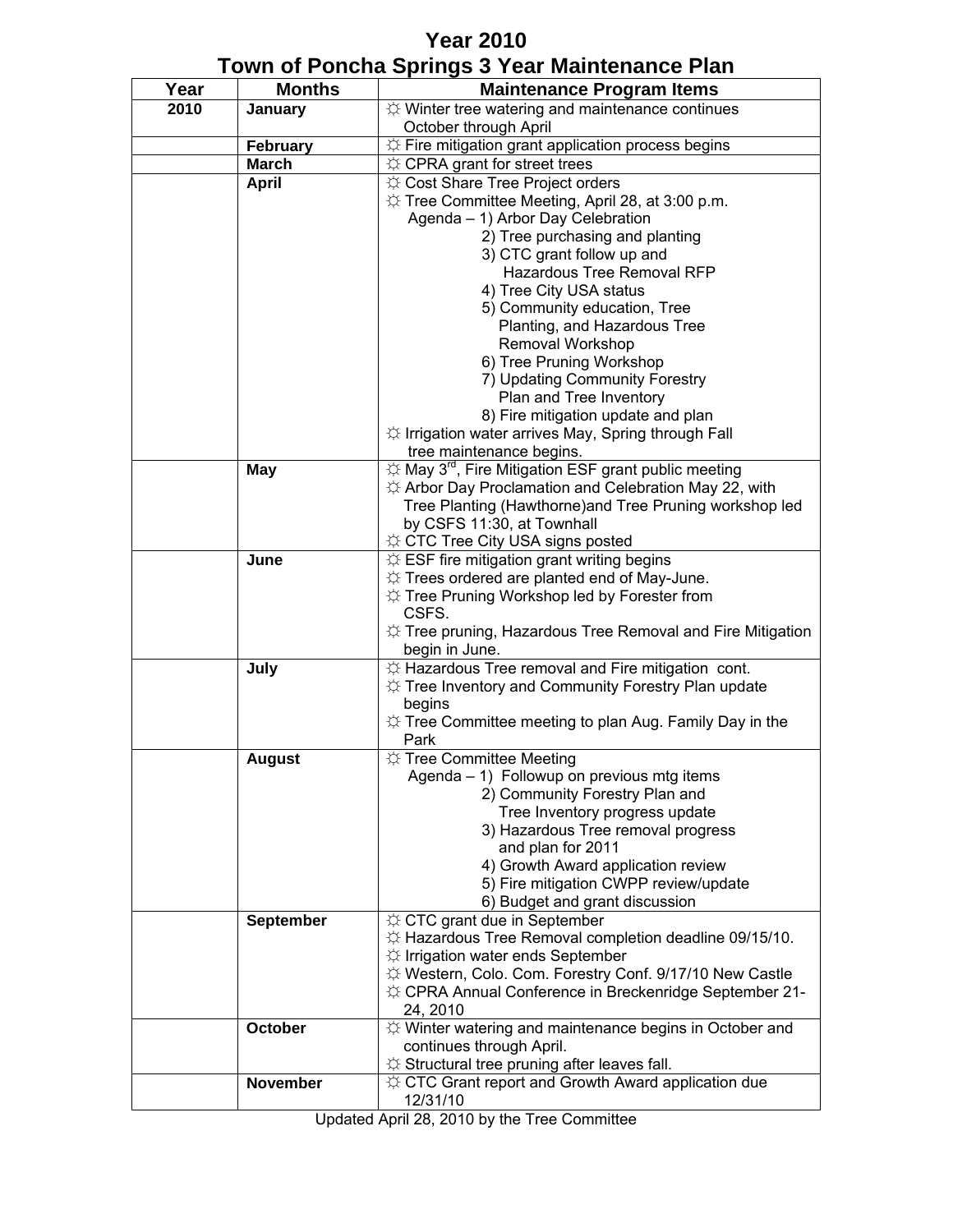## Year 2011

## Town of Poncha Springs 3 Year Maintenance Plan

| Year | <b>Months</b>    | <b>Maintenance Program Items</b>                                           |
|------|------------------|----------------------------------------------------------------------------|
| 2011 | <b>January</b>   | $\uplus$ Winter tree watering and maintenance continues                    |
|      | through April    | October through April                                                      |
|      | <b>February</b>  | $\Diamond$ Fire mitigation grant application process begins                |
|      | <b>March</b>     | $\uplus$ CPRA grant for street tree planting due                           |
|      | <b>April</b>     | ☆ Cost Share Tree Project orders                                           |
|      |                  | $\uplus$ Tree Committee Meeting                                            |
|      |                  | Agenda – 1) Arbor Day Celebration – Theme,                                 |
|      |                  | Fire Mitigation for homeowners,                                            |
|      |                  | assoc. community ed. & plan June                                           |
|      |                  | fire mitigation tour                                                       |
|      |                  | 2) Update list of approved trees                                           |
|      |                  | 3) Community Forestry web update                                           |
|      |                  | 4) Tree City USA and CTC update                                            |
|      |                  | 5) Finalize Community Forestry                                             |
|      |                  | Plan, add Tree Inventory to GIS                                            |
|      |                  | 6) Grant update                                                            |
|      |                  | $\Diamond$ Town tree pruning maintenance takes place<br>each June.         |
|      |                  | $\uplus$ Irrigation water arrives May, Spring through Fall                 |
|      |                  | tree maintenance begins.                                                   |
|      | <b>May</b>       | $\Im$ Arbor Day Proclamation and Celebration $3^{\text{rd}}$               |
|      |                  | week of May, with workshop (Fire Mitigation                                |
|      |                  | with private landowners, grants, info, education,                          |
|      |                  | participation, led by Forester from CSFS.                                  |
|      | June             | $\uplus$ Trees ordered are planted end of May-June.                        |
|      |                  | ☆ Fire Mitigation Workshop led by Forester from                            |
|      |                  | CSFS with tour, early June.                                                |
|      | July             | $\uplus$ Hazardous Tree removal and Fire mitigation                        |
|      |                  | continues.                                                                 |
|      | <b>August</b>    | ☆ Tree Committee Meeting                                                   |
|      |                  | Agenda - 1) Followup on previous mtg items                                 |
|      |                  | 2) Community Forestry Plan and                                             |
|      |                  | Tree Inventory finalization update                                         |
|      |                  | 3) Hazardous Tree removal progress                                         |
|      |                  | and plan for 2012                                                          |
|      |                  | 4) Tree planting list update                                               |
|      |                  | 5) Fire mitigation update/planning                                         |
|      | <b>September</b> | 6) Budget and grant discussion<br>$\uplus$ Irrigation water ends September |
|      |                  | $\uplus$ CTC grant due                                                     |
|      |                  | $\Diamond$ Community Forestry Conference in BV                             |
|      | <b>October</b>   | $\Diamond$ Winter watering and maintenance begins in                       |
|      |                  | October and continues through April.                                       |
|      |                  | $\Diamond$ Structural tree pruning after leaves fall.                      |
|      | <b>November</b>  | $\uplus$ CTC Grant report and followup/or application                      |

Updated April 28, 2010 by the Tree Committee